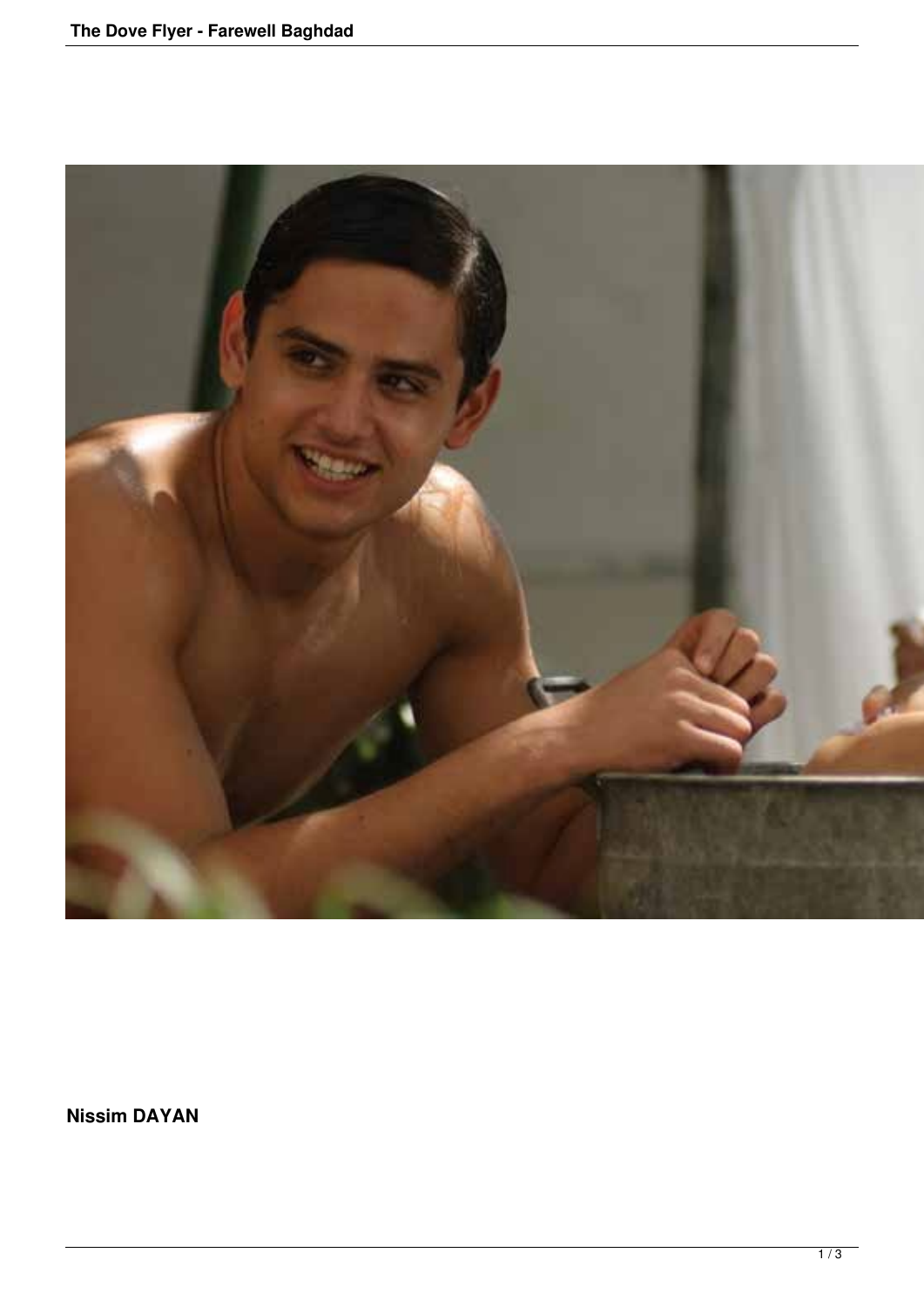Drama | Israel | 2013 | 105'

The coming-of-age tale of 16 year-old Kabi in 1950's Baghdad. Transformed from a studious lad he becomes one of the central activists in the Zionist underground, thus enabling the immigration of the Jews of Iraq to Israel. The story of Iraqi Jews who have been forced to leave Iraq never been told in the cinema. At that time most of the Jews didn't want to leave their homeland, after thousands of years. The Zionist underground failed to convince them to leave to Israel. Intellectual Jews preferred to join the communist underground; to this confusion enters Kabi, our young hero. He had to deal also with his neighbor –Abu Edwar, who leads the majority against the idea of any underground what so ever. At the end the harsh events changes the whole situation.



**Script:** Nissim Dayan

**Photography:** Shai Goldman

**Editing:** Assaf Korman